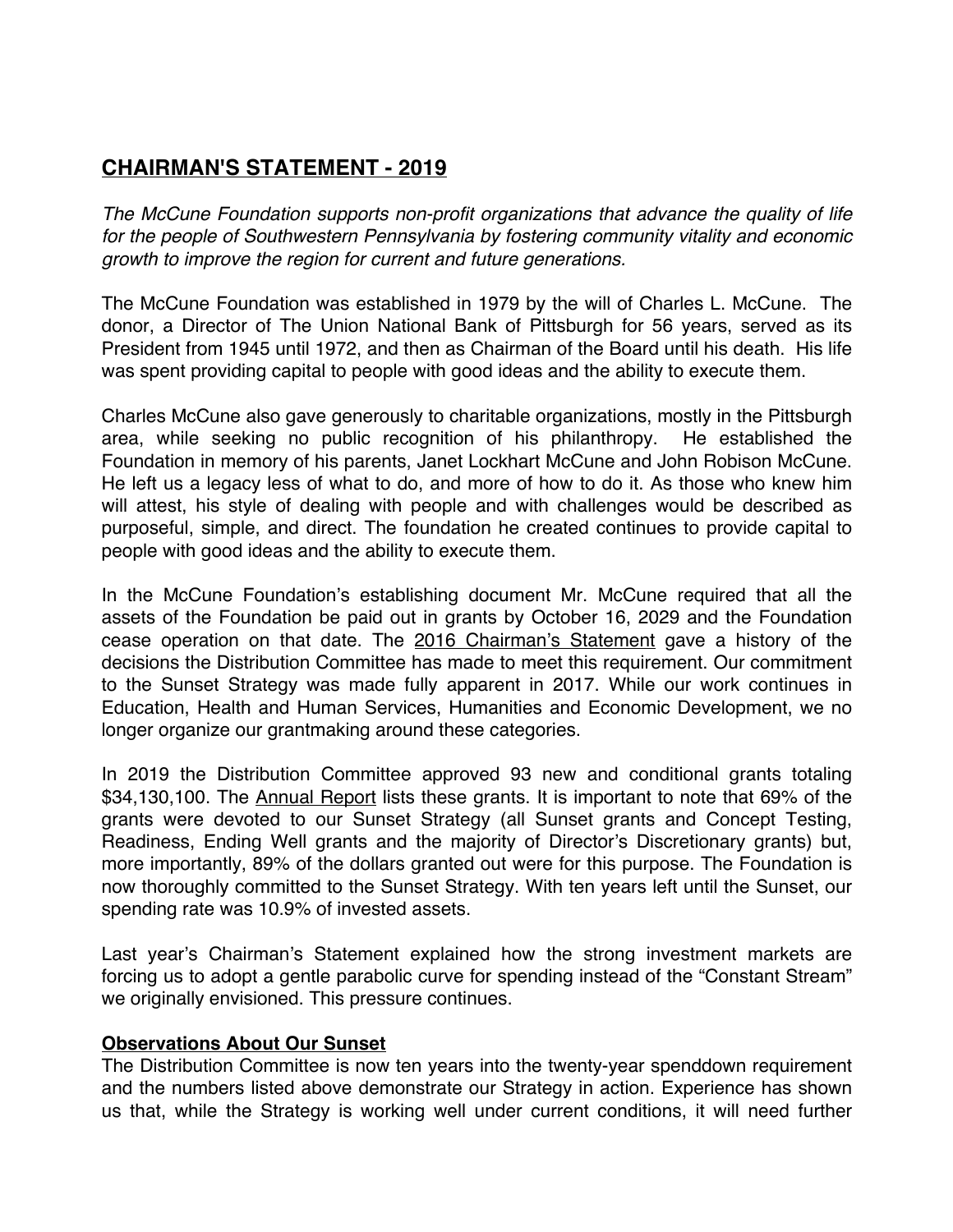tweaking if those conditions change. The result is that there is a clarity and focus to our work that is significantly increasing its impact. This is achieved by the Guiding Principles used to evaluate each grant request. The first principle is our mission of supporting organizations that improve the lives of the people of Southwestern Pennsylvania. The next layer is Granny's Rules – leave it better than we found it, don't start something if we can't finish and end well what we've started. The final layers are dicta we have developed – "leave a strong nonprofit community that can thrive after we are gone", "support people with good ideas and the talent to execute", "be transformative", "transfer our DNA", and "reach beyond the organization to a wider community." The Guiding Principles direct the processes our Staff uses to identify quality proposals and they are in each committee member's mind as we read Project Summaries. For thirty years the McCune Foundation operated as most other foundations do. Yet it is only as we have been forced to face the Foundation's termination that we have been able to achieve that clarity and focus.

Why is that? At the base, any mistakes we make are very costly. Since the Sunset began, we know that we are dealing with limited resources and time. A grant that doesn't meet the expected result is opportunity lost somewhere else – forever. If the total resources of a grant prove to be insufficient, we will not be there to make up the difference. If a project proves to be unsustainable, that service to the people of Southwestern Pennsylvania will cease. As a result, our Staff has developed new tools to better understand organizations. Our Program Officers devote a great deal of attention to organizations' business models and their leadership and governance structures. The Project Summaries read by the Distribution Committee provide a higher level of detail by talking about the business model, expected outcome, past and current financial status, leadership and the summaries always finish with a description of the risks.

Another reason sunsetting brings such focus is that we are dealing with a different timeframe than standard foundation work. A dictum not listed above is that Sunset grants will be devoted primarily to the top 130 grant recipients from our past. We know these organizations best. They have demonstrated the ability to reach their goals in the past. We know that they are likely to deliver in the future if we provide them with the right kind of capital. It forces us to look at a two- to four-decade continuum on each grant request.

Sunsetting also means that our partners are working under a different timeframe. Many nonprofits live one budget year to the next. Leadership is forced to devote all their effort to meeting their budget so strategic planning and program expansion are often inhibited. Organizations requesting a grant must break this pattern and think strategically. Our Staff works extensively with our partners to ensure their plans are reasonable and sustainable, and that they have the capacity to deliver on them. It is fascinating to work with organizations so they can move out from their day-to-day pressures and dream of what they can be. Are mistakes made? Yes, but the Readiness and Concept Testing grants are designed to identify and correct them before the final investment is made.

Finally, sunsetting means that we need to look very closely at the capital needs of an organization. We are no longer in the business of helping organizations meet budget. They